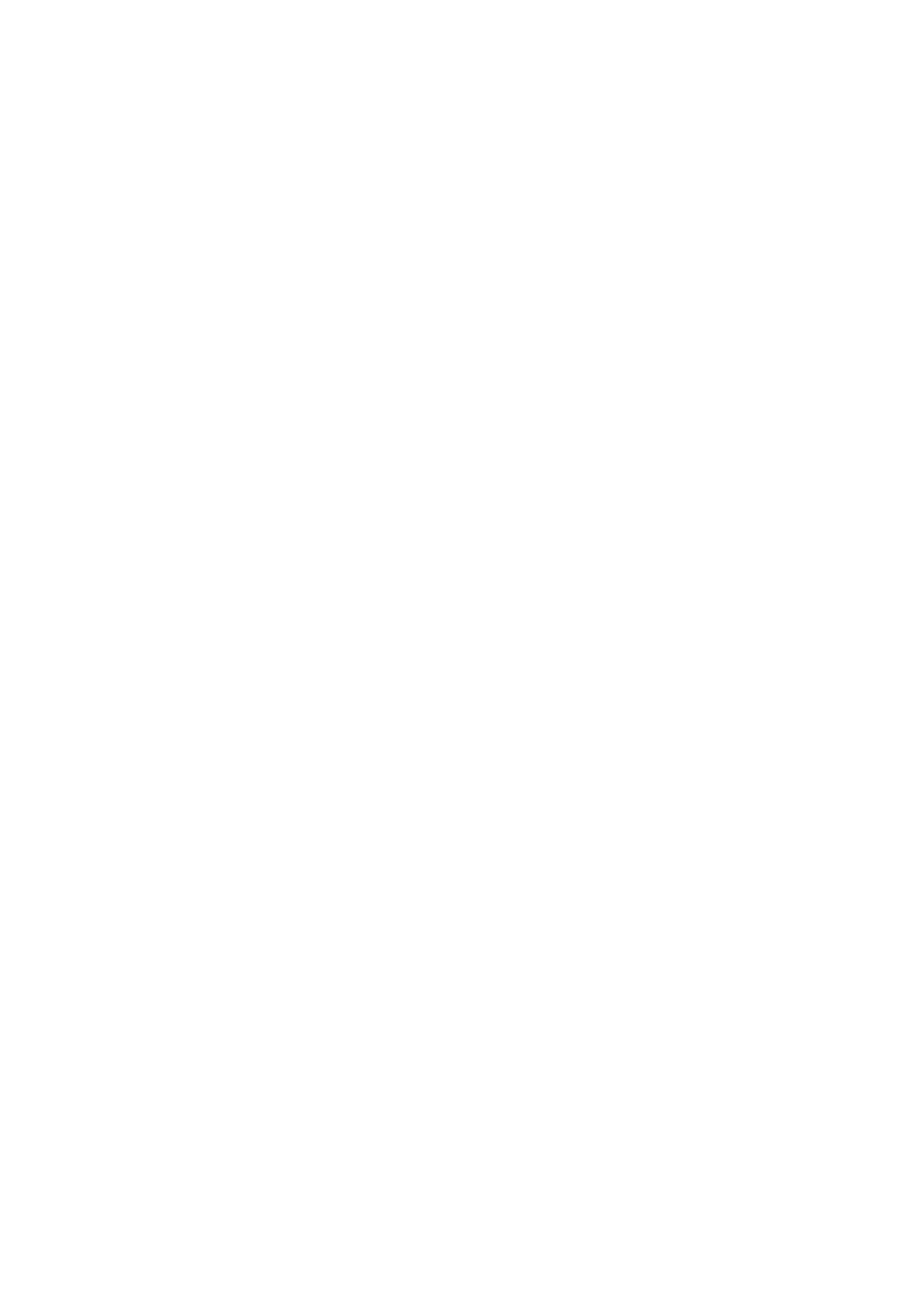## **In the case of Okyay and Others v. Turkey,**

The European Court of Human Rights (Second Section), sitting as a Chamber composed of:

Mr J.-P. COSTA, *President*,

Mr A.B. BAKA,

Mr I. CABRAL BARRETO,

Mr R. TÜRMEN,

Mr K. JUNGWIERT,

Mr M. UGREKHELIDZE,

Mrs A. MULARONI, *judges*,

and Mrs S. DOLLÉ, *Section Registrar*,

Having deliberated in private on 21 June 2005,

Delivers the following judgment, which was adopted on that date:

## PROCEDURE

1. The case originated in an application (no. 36220/97) against the Republic of Turkey lodged with the European Commission of Human Rights ("the Commission") under former Article 25 of the Convention for the Protection of Human Rights and Fundamental Freedoms ("the Convention") by ten Turkish nationals, Mr Ahmet Okyay, Ms Derya Durmaz, Mr Rıfat Bozkurt, Mr Noyan Özkan, Mr Uğur Kalelioğlu, Ms Banu Karabulut, Mr Senih Özay, Mr Talat Oğuz, Mr Tamay Arslançeri and Mr İbrahim Arzuk ("the applicants"), on 9 December 1996.

2. The Turkish Government ("the Government") did not designate an Agent for the purposes of the proceedings before the Court.

3. The applicants complained under Article 6 of the Convention that their right to a fair hearing had been breached on account of the administrative authorities' failure to enforce the administrative courts' decisions and orders to halt the operation of the Yatağan, Gökova (Kemerköy) and Yeniköy thermal power plants in the Muğla province of south-west Turkey.

4. The application was transmitted to the Court on 1 November 1998, when Protocol No. 11 to the Convention came into force (Article 5 § 2 of Protocol No. 11).

5. The application was allocated to the Third Section of the Court (Rule 52 § 1 of the Rules of Court). Within that Section, the Chamber that would consider the case (Article 27 § 1 of the Convention) was constituted as provided in Rule 26 § 1.

6. By a decision of 17 January 2002, the Chamber declared the application admissible.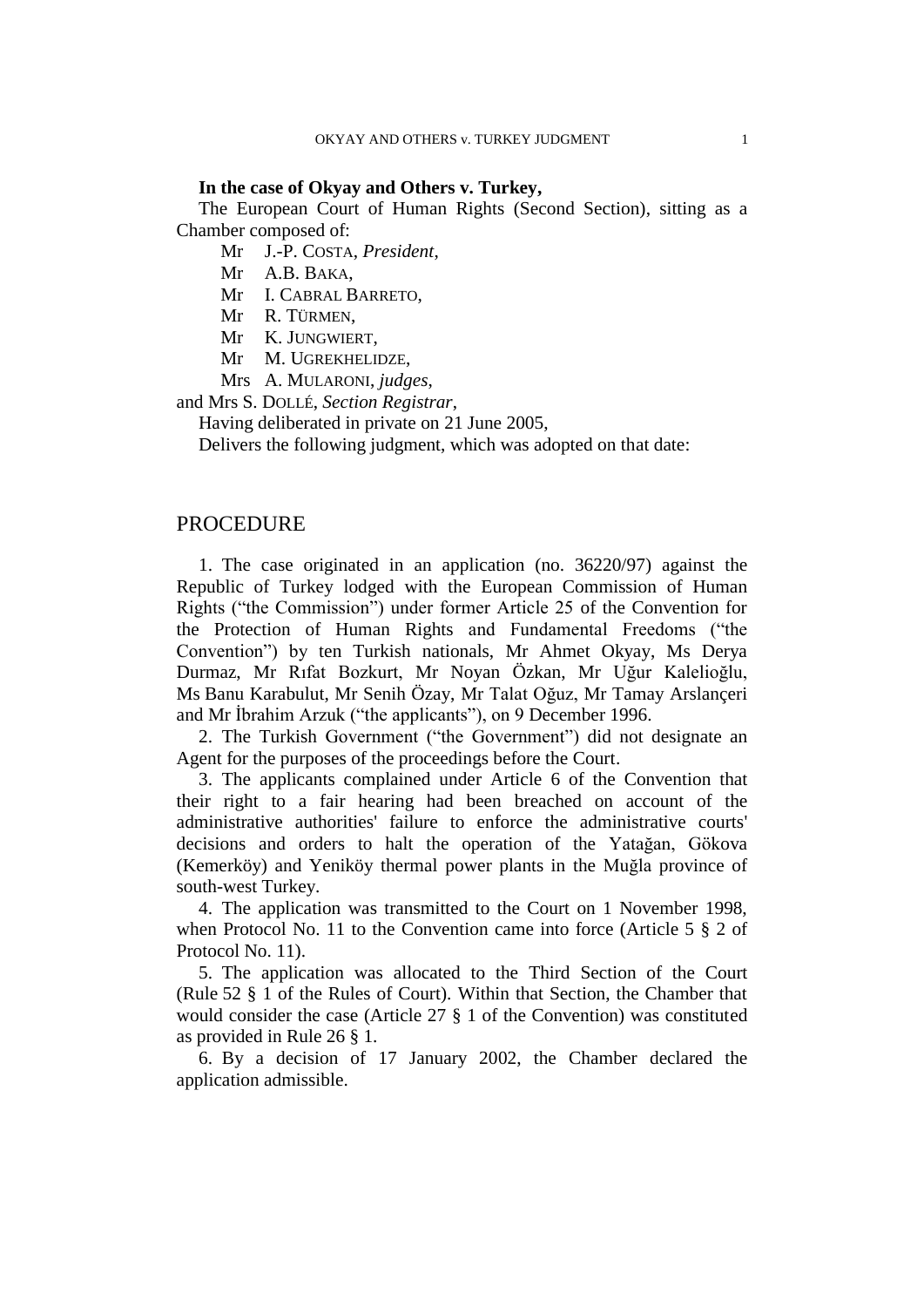7. The applicants and the Government each filed observations on the merits (Rule 59 § 1).

8. On 1 November 2004 the Court changed the composition of its Sections (Rule 25 § 1). This case was assigned to the newly composed Second Section (Rule 52 § 1).

# THE FACTS

## I. THE CIRCUMSTANCES OF THE CASE

## **A. Background to the case**

9. The case concerns the national authorities' failure to implement the domestic courts' order to shut down three thermal power plants which pollute the environment in the province of Muğla, in south-west Turkey.

10. The applicants are all lawyers who live and practise in İzmir, a city which is approximately 250 kilometres from the site of the power plants. Relying on Article 56 of the Constitution and section 3(a) of the Environment Act (see paragraphs 46 and 47 below), the applicants argued that it was their constitutional right to live in a healthy and balanced environment, and their duty to ensure the protection of the environment and to prevent environmental pollution.

11. The Yatağan, Yeniköy and Gökova thermal power plants have been operated for many years by the Ministry of Energy and Natural Resources and the public utility company Türkiye Elektrik Kurumu ("TEAŞ") in Muğla, in the Aegean region of Turkey. In the course of their operation, the poor-quality coal used by the plants to produce energy has caused pollution and harmed the region's biological diversity.

## **B. The proceedings before the administrative and judicial authorities to halt the plants' operation**

## *1. Application to the administrative authorities*

12. By petitions of 16 April 1993, 28 April 1993 and 11 February 1994, the applicants called on the Ministries of Health, of the Environment and of Energy and Natural Resources, TEAŞ and the Muğla provincial governor to take action to halt the operation of the Gökova, Yatağan and Yeniköy thermal power plants. They claimed that these three power plants had failed to obtain the requisite licences and that their operation constituted a danger to public health and to the environment.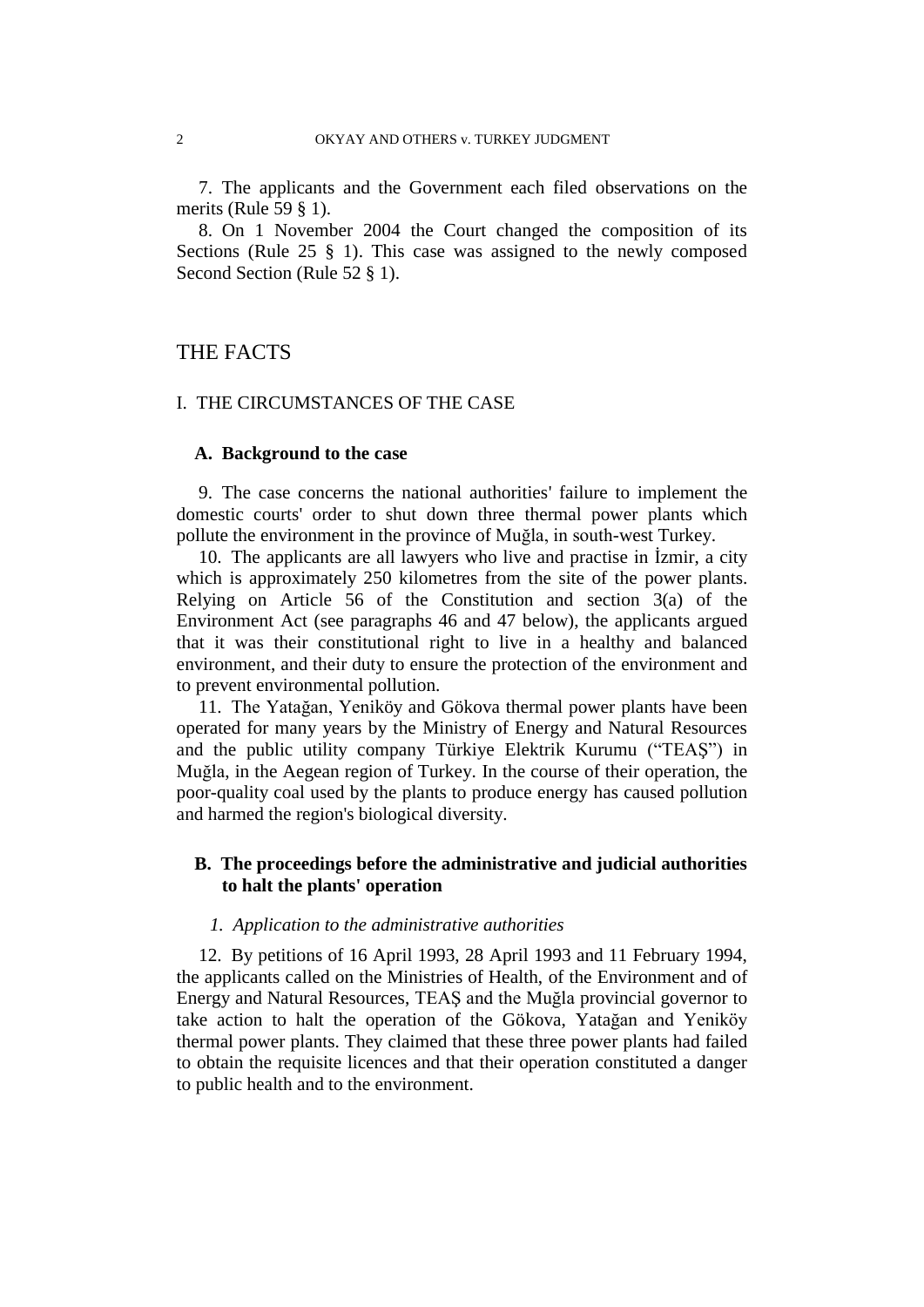13. The above-mentioned administrative authorities did not reply to the applicants' request, which, under section 10(2) of the Administrative Procedure Act (Law no. 2577), amounted to a refusal.

## *2. The proceedings before the Aydın Administrative Court*

14. On 16 July 1993, 18 July 1993 and 18 May 1994 the applicants brought three separate actions in the Aydın Administrative Court concerning the Gökova, Yatağan and Yeniköy power plants respectively, against the Ministries of Health, of Energy and Natural Resources and of the Environment, TEAŞ and the Muğla provincial governor's office. They requested that the administrative decision refusing to halt the power plants' operation be set aside. The applicants further asked the court to order an interim measure to suspend the activities of these power plants on the ground that they were causing irreparable harm to nature and to public health. As to their legal capacity to bring the proceedings in question, the applicants relied on Article 56 of the Constitution and sections 3 and 30 of the Environment Act (see paragraphs 46, 47 and 50 below).

15. The Aydın Administrative Court appointed a panel of experts, composed of three university professors who were experts in forestry, the environment and chemistry respectively, with a view to determining the effects of the three power plants' operation on the environment.

16. On 16 February 1996 the experts submitted their reports to the court. They concluded that the plants emitted considerable amounts of nitrogen dioxide and sulphur dioxide and were not equipped with the mandatory chimney filters. They found that the power plants constituted a danger to a zone measuring 25-30 kilometres in diameter. Accordingly, they recommended that the Gökova power plant be immediately shut down, that one unit in each of the Yeniköy and Yatağan power plants should cease to operate and that desulphurisation units should be installed in them.

17. On 20 June 1996 the Aydın Administrative Court issued an interlocutory injunction for suspension of the power plants' operation. It found that TEAŞ had been operating the plants since 1994 under the guise of "test operations", without having obtained the requisite permits for construction, gas emissions and the discharge of waste water. On the basis of the experts' findings, the court noted that the plants had already caused pollution that was harmful to human health and the environment and that their continued operation could cause irreparable harm to the public. Consequently, it ruled that the administrative authorities' decision refusing to halt the plants' operation had been unlawful.

18. On 29 August 1996 the Regional Administrative Court in Aydın, an appellate body responsible for examining decisions given by a single judge in the administrative courts, dismissed the defendant authorities' appeal against the injunction of 20 June 1996.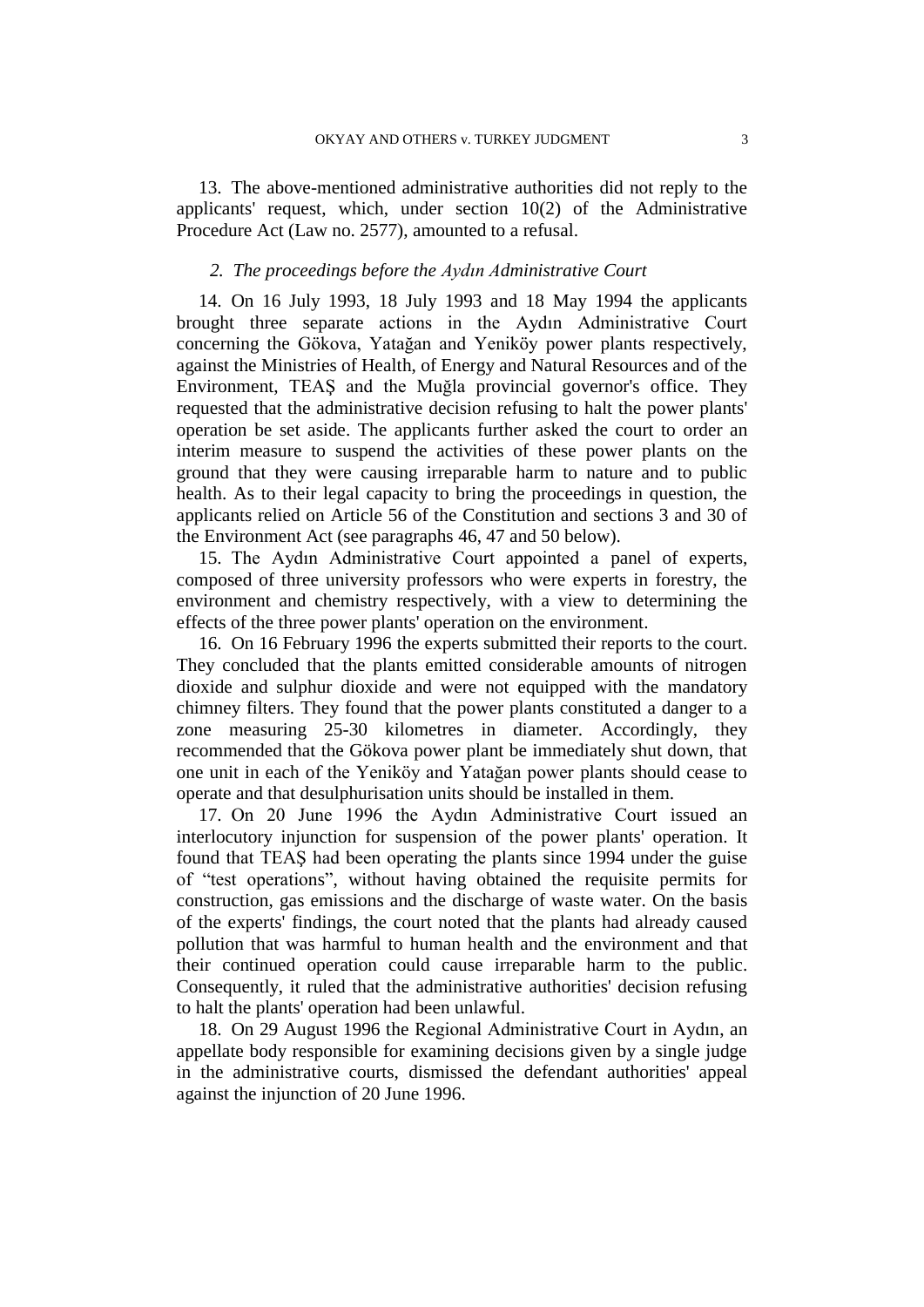#### **(a) The case of the Gökova power plant**

19. The applicants alleged before the Administrative Court that the continued operation of the Gökova power plant would lead to environmental disaster. In particular, it would reduce the number of marine fish species, harm forests and agricultural areas and would have an adverse impact on tourism on account of the risk of hazardous emissions. In this connection, they claimed that the authorities had failed to prepare an environmental impact report and to obtain the necessary operating permits.

20. In its submissions to the Administrative Court, the Ministry of Energy and Natural Resources disputed the applicants' legal capacity to bring the action in question, alleging that they did not have a legal interest to bring such an action as required by section 5(2) of the Administrative Procedure Act (see paragraph 55 below). It further claimed, *inter alia*, that there was no requirement to obtain an environmental impact report and that the authorities had already applied for the requisite permits. It also noted that the authorities were taking the necessary steps to install a new flue gas desulphurisation system.

21. In addition to those submissions from the Ministry of Energy and Natural Resources, the Ministries of Health and of the Environment, TEAŞ and the Muğla provincial governor's office claimed that the case ought to be dismissed because the necessary equipment would be installed in the plant to prevent pollution.

22. On 30 December 1996 the Aydın Administrative Court set aside the defendant authorities' decision to refuse to halt the operation of the Gökova power plant. In its decision, the court first dismissed the objection concerning the applicants' alleged lack of a legal interest to bring an action to halt the plant's operation. Referring to section 2 of the Administrative Procedure Act, the court noted that there was no requirement to claim a violation of a personal interest in cases concerning the protection of the environment or the historical and cultural heritage, or which were closely related to issues of public interest (see paragraph 53 below). It further found that the thermal power plant was being operated as a "test operation" and did not have the requisite permits. In this connection, the court found, *inter alia*:

"... Furthermore, in order to determine whether the thermal power plant caused damage to the environment, a survey of the area was conducted by three experts, namely Professor M. Doğan Kantarcı, Professor Ayşen Müzzinoğlu and Professor İlker Kayadeniz. The [aforementioned experts'] report, on which this judgment is based, noted that the Kemerköy (Gökova) thermal power plant consisted of three units, each capable of generating 210 megawatts of electricity. The plant uses poorquality lignite coal to generate energy. It has no equipment for filtering sulphur dioxide and nitrogen oxide gases discharged through its chimneys ... Each of the three units of the Kemerköy thermal power plant uses 1.4 million tonnes of coal. It is not possible to decrease air pollution by reducing the capacity of a thermal power plant which uses poor-quality coal. It appears that 110.5 million tonnes of coal are stocked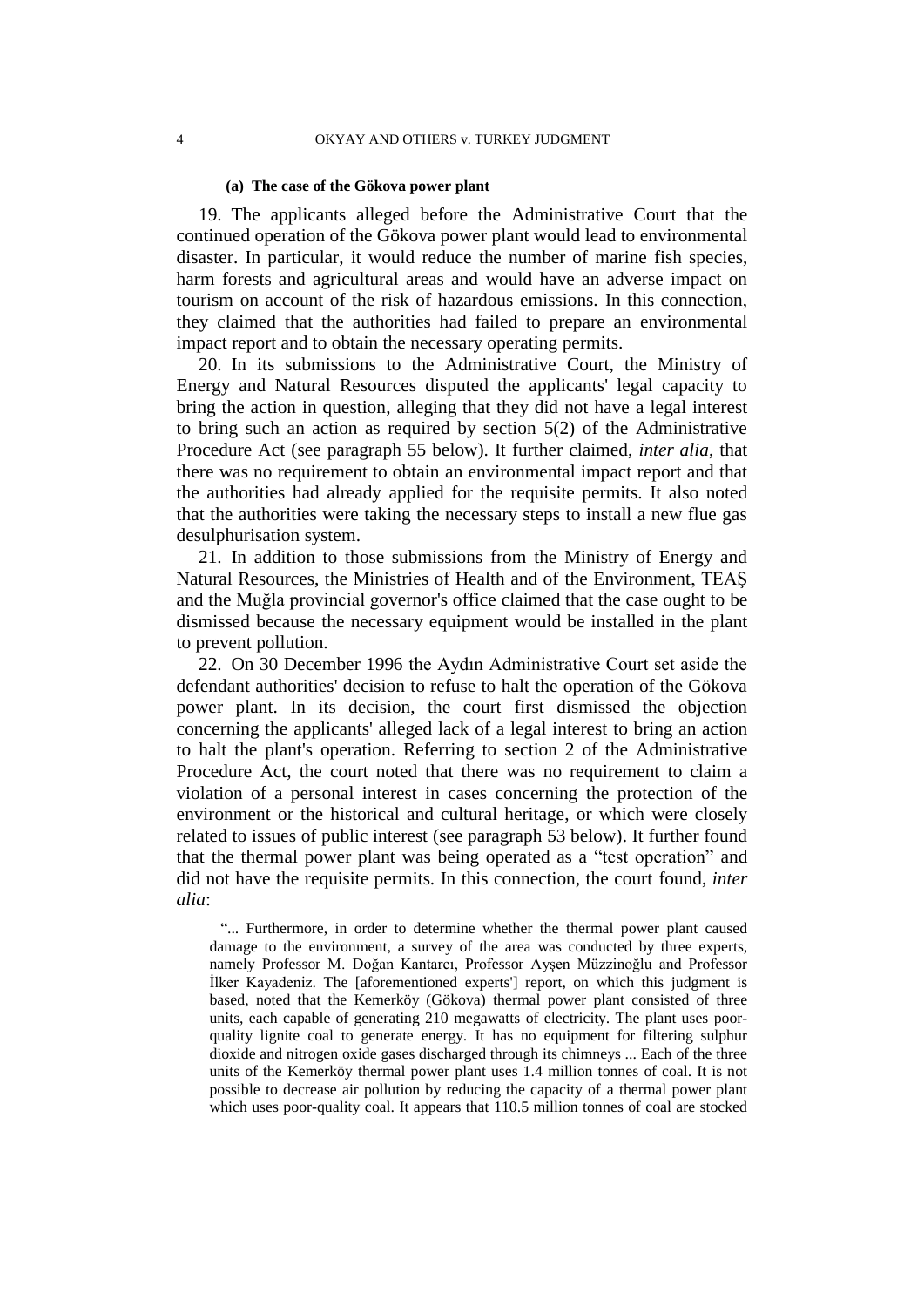on the thermal power plant's premises. Given that the annual amount of coal to be used by the three units is around 4.2 million tonnes, the thermal power plant would need to operate for twenty-six years to use up all the coal. If even one unit of the Kemerköy power plant were to operate, this would have a detrimental effect on the environment. The gas emitted from the chimneys disperses over an area measuring approximately 2,350 kilometres in diameter ... Should three units of the Kemerköy and two units of the Yeniköy thermal power plants be operated, the Datça and Betçe zones of the Reşadiye peninsula would be adversely affected by sulphur dioxide. The delivery of coal to the power plant by ship would also cause marine pollution. [It follows] that the operation of the Kemerköy power plant has a harmful effect not only on the areas in the vicinity but also on distant areas. [Accordingly], in order to remove the sulphur dioxide from the gas discharged through the chimneys, desulphurisation units must be installed. This would remove 95% of the sulphur dioxide.

Our country's electrical energy needs can never be disregarded. However, the electricity plants in operation, or to be constructed, must meet the requirements of the above-mentioned regulations, so that the public interest is respected. The public interest cannot be said to have been respected if irreparable harm is caused to the environment merely in order to generate electricity.

It appears that the requisite measures were not taken prior to the plant's construction and the start of operations. Despite the possibility of minimising the adverse environmental effects of the power plants, which represent a long-term State investment, it is obvious that the necessary steps were not taken or that little was done from the planning stage to the point of commencing operations.

The financial cost of installing a flue gas desulphurisation system must not be a deterrent. Discussion of the financial cost of the benefit that would accrue to the population from the measures to be taken by the administration is incompatible with the aim of a social State ..."

23. Given that the thermal power plant had caused environmental pollution, that no preventive measure had been taken and that the requisite permits for construction, operation, gas emission and the discharge of waste water had not been obtained, the court concluded that the refusal of the applicants' request to halt the plant's operation had been unlawful.

#### **(b) The case of the Yeniköy power plant**

24. The applicants contended before the Administrative Court that the operation of the Yeniköy power plant without the requisite permits and installations would lead to environmental disaster. They therefore asked the court to set aside the administrative authorities' decision to refuse to halt the plant's operation.

25. The Ministry of Energy and Natural Resources claimed that the power plant had received the requisite construction permit and that TEAŞ was taking the necessary steps to install flue gas desulphurisation equipment. However, it denied that the power plant was polluting the environment and claimed that closure of the plant would give rise to energy shortages in the Aegean region.

26. The Ministry of Health submitted that the plaintiffs did not have a legal interest to bring such an action as required by section 5(2) of the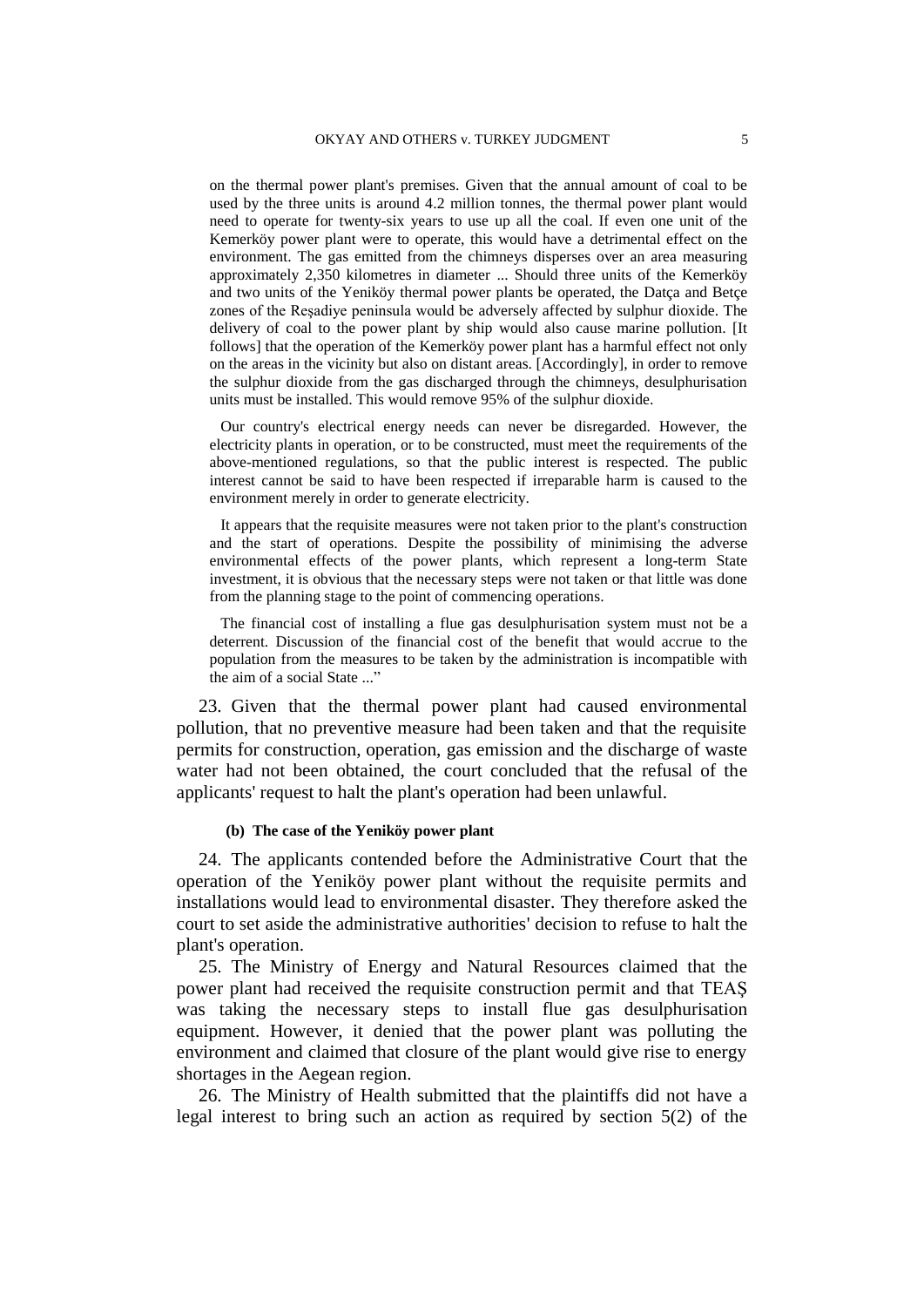Administrative Procedure Act (see paragraph 55 below). It contended, *inter alia*, that the relevant authorities were taking the necessary steps to prevent the plant from polluting the environment.

27. The Ministry of the Environment maintained that it did not have authority to issue an operating permit for power plants but was nonetheless required to submit its opinion on such permits. It noted that it had already sent an opinion to the Ministry of Health and to TEAŞ. In its view, no environmental impact report was required in respect of the power plant, since it had been constructed prior to the enactment of the Environment Act.

28. For its part, TEAŞ asserted that the plaintiffs did not have a legal interest in the action and that the case should therefore be dismissed. It alleged, *inter alia*, that the power plant had received the requisite permits from the authorities and that it had been equipped with electronic chimney filters. The company further claimed that there was no alternative energy supply, and that the power plant's closure would result in energy shortages in the region.

29. On 30 December 1996 the Aydın Administrative Court delivered a judgment similar to that in the case of the Gökova thermal power plant, and set aside the administrative authorities' decision to refuse to close the Yeniköy thermal power plant. Relying on the experts' report, the court noted that the Yeniköy plant did not have the necessary operating permits and that it had already polluted the environment. It therefore found that the administrative authorities' decision had been unlawful.

#### **(c) The case of the Yatağan power plant**

30. The applicants argued before the Administrative Court that the Yatağan power plant had been in operation since 1982 and that the damage it caused to the environment had been observed since 1985. They contended that the defendant authorities had failed to obtain the requisite permits for the power plant's operation. They therefore asked the court to set aside the administrative authorities' decision to refuse to close the plant.

31. As they had done in the cases of the Gökova and Yeniköy plants, the defendant administrative authorities challenged the applicants' legal interest to bring an action in the Administrative Court for the purpose of shutting down the Yatağan plant. They denied that the plant polluted the environment and claimed that the necessary permits would be obtained and that flue gas desulphurisation equipment would be installed. The administrative authorities also pointed out that there would be a significant energy shortage in the region if the plant's operation were to be halted. They asked the court to dismiss the action.

32. On 30 December 1996 the Aydın Administrative Court dismissed the defendants' objection concerning the applicants' alleged lack of legal interest and set aside the administrative decision to continue the plant's operation without obtaining the requisite permits. Referring to the experts'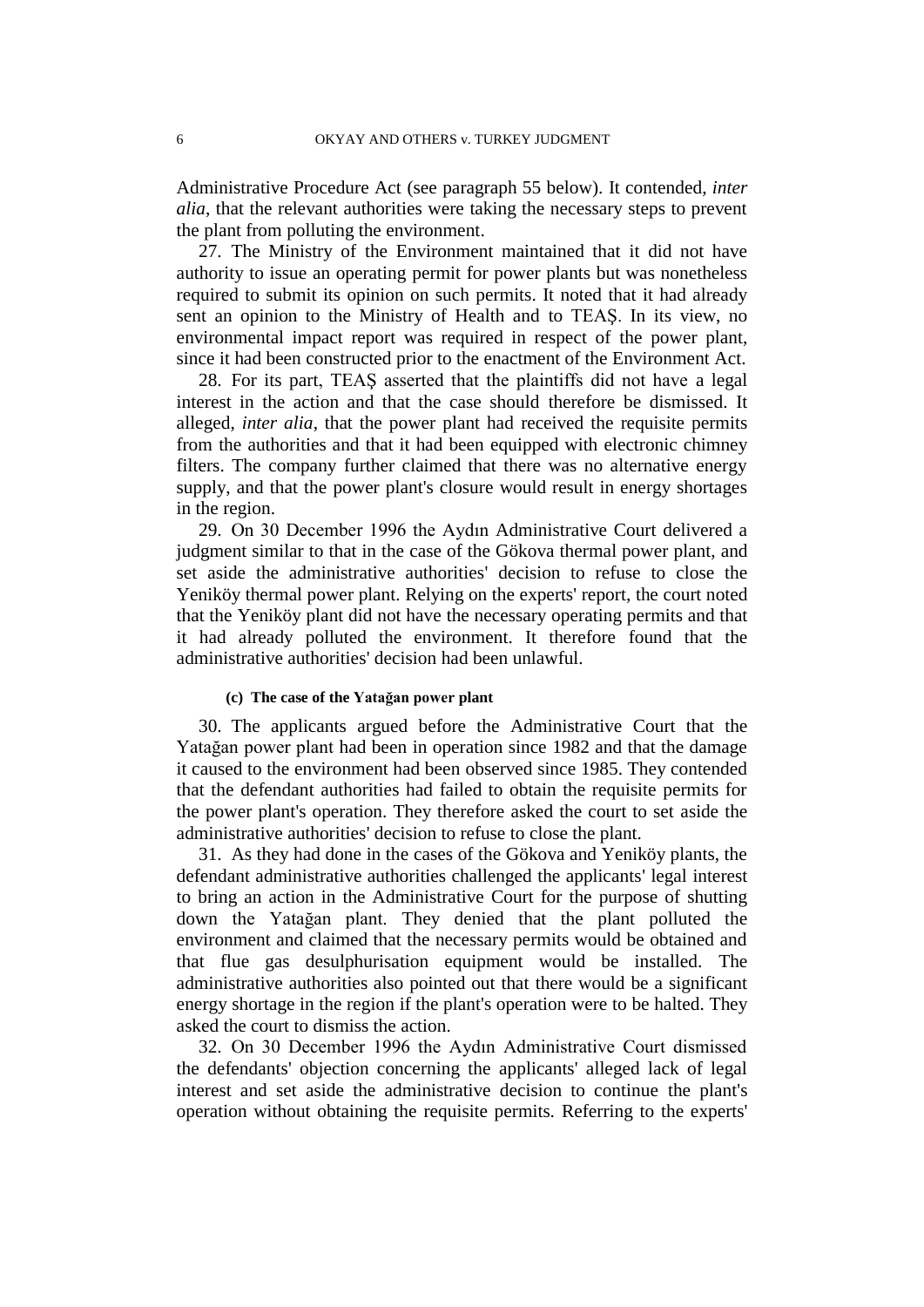report, the court reasoned that the plant was polluting the environment and therefore concluded that the administrative decision to refuse to halt the plant's operation had been unlawful.

## *3. The proceedings before the Supreme Administrative Court*

33. By decisions of 3 and 6 June 1998, the Supreme Administrative Court upheld the above-mentioned three judgments of the Aydın Administrative Court.

34. On 26 April 1999 the Supreme Administrative Court rejected the defendant authorities' requests for rectification.

## **C. Enforcement of the administrative courts' judgments**

35. By virtue of section 28 of the Administrative Procedure Act and of Article 138 § 4 of the Constitution, the administrative authorities are obliged to comply with court decisions and to enforce them within thirty days following service of the decision (see paragraphs 57 and 58 below).

36. By a decision of 3 September 1996, the Council of Ministers, composed of the Prime Minister and other cabinet ministers, decided that the three thermal power plants should continue to operate, despite the administrative courts' judgments. The Council of Ministers reasoned that closure of the plants would give rise to energy shortages and loss of employment and would thus affect the region's income from tourism. Taking the view that the necessary measures were being taken by the authorities with a view to preventing the plants from polluting the environment, the Council of Ministers decided that the plants' operation should not be halted.

37. In letters of 6 and 14 September 1996, the applicants asked the defendant administrative authorities to enforce the judgments of the Aydın Administrative Court.

38. On 11 November 1996 the applicants filed criminal complaints with the offices of the Ankara Chief Public Prosecutor and of the public prosecutors in the jurisdictions in which the plants were situated. They asked the prosecutors to institute criminal proceedings against the members of the Council of Ministers and other relevant administrative authorities for failure to execute the court decisions.

39. In a letter of 20 November 1996, the Ministry of Energy and Natural Resources informed the applicants that the operation of the three thermal power plants would not be halted. It was noted that the power plants were responsible for 7% of the country's total electricity production and that their contribution to the economy was estimated at around five hundred billion Turkish liras. The Ministry further argued that 4,079 people would lose their jobs and the region's tourist sector would be adversely affected if these plants were to cease to operate. It was further claimed that contracts had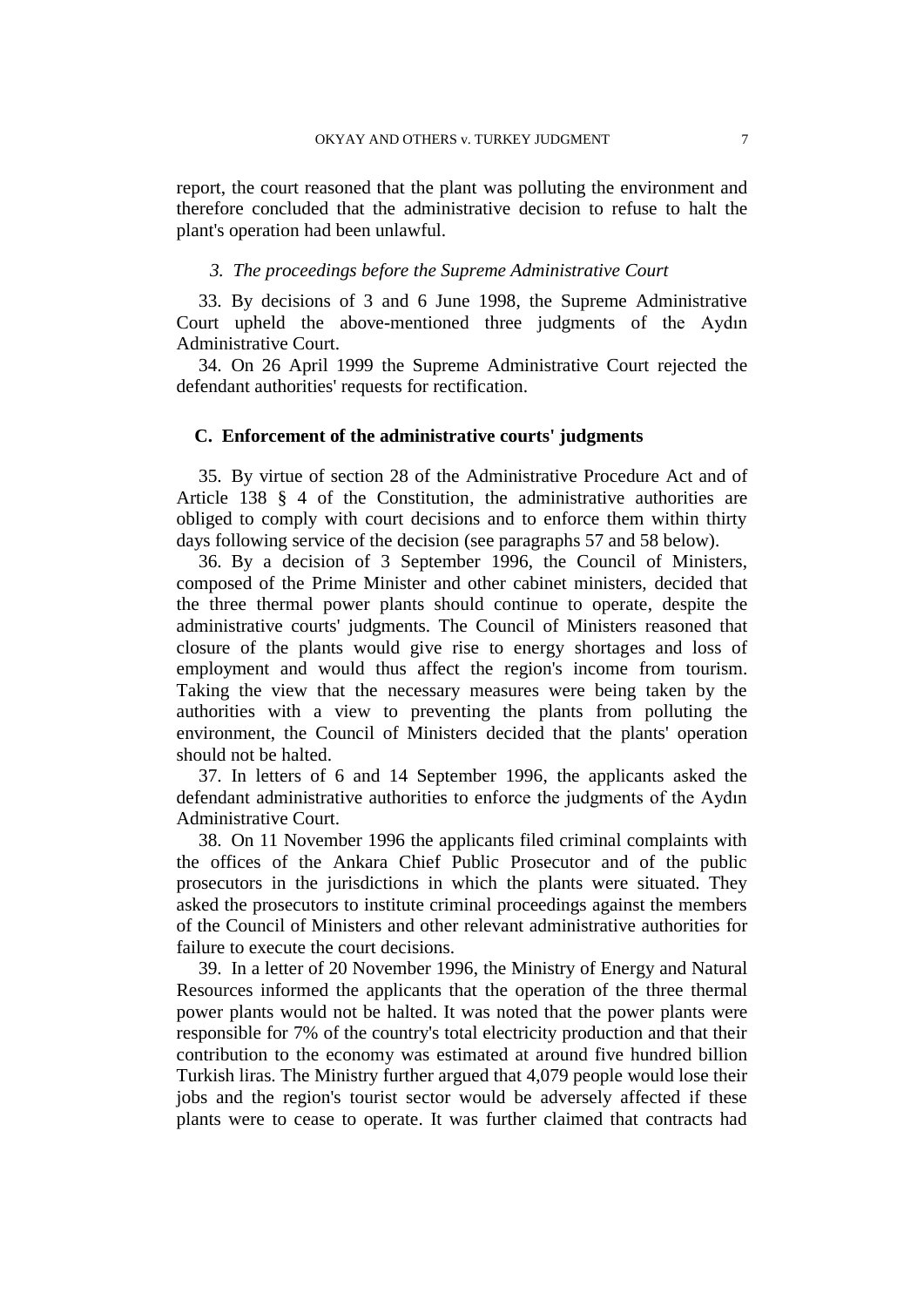already been signed for the installation of new flue gas desulphurisation systems and that the necessary measures were therefore being taken to protect the environment and public health.

40. On 27 November 1996 the Ankara Chief Public Prosecutor issued a decision not to prosecute the Prime Minister and other ministers, having regard to Article 100 of the Constitution which stipulated that the prosecution of these authorities would require a parliamentary investigation.

41. On 25 December 1996 the Yatağan Chief Public Prosecutor issued a decision not to prosecute the director of the Yatağan thermal power plant, given that the Aydın Administrative Court's judgment had not been served on him, and that TEAŞ's directors were not responsible for taking action to comply with the court's judgment.

42. On 12 March 1997 the Milas Chief Public Prosecutor issued a decision not to prosecute the directors of the Yeniköy and Gökova thermal power plants. The Chief Public Prosecutor stated that the directors of the power plants were merely implementing the Council of Ministers' decision of 3 September 1996 and that there were no grounds for considering that they were deliberately refusing to comply with the administrative courts' judgments.

## **D. Subsequent developments**

43. The applicants submitted a copy of nine judgments given by the Yatağan Magistrates' Court in civil matters (*sulh hukuk mahkemesi*). In these cases, brought against TEAŞ, the plaintiffs, who were farmers living in the vicinity of the Yatağan thermal power plant, alleged that the quality and quantity of their olive and tobacco production had been adversely affected by the poisonous gas and ash emitted by the power plant and that they had therefore suffered pecuniary damage (Files nos. 1998/80, 1998/81, 1999/68, 2000/225, 2000/226, 2000/499, 2001/72, 2001/73, 2001/76; and decisions nos. 1998/108, 1998/113, 1999/339, 2000/164, 2000/183, 2001/59, 2001/75, 2001/78, 2001/79).

44. The Yatağan Magistrates' Court acceded to the plaintiffs' claims and awarded each of them compensation. Relying on expert reports on the plaintiffs' land, the court found that the hazardous gas emitted by the power plant had caused considerable damage to cultivation in the region, in that olive trees and tobacco plants suffered from incomplete leaf growth and were unable to produce a sufficient yield.

45. The Court of Cassation upheld all nine judgments of the Yatağan Magistrates' Court.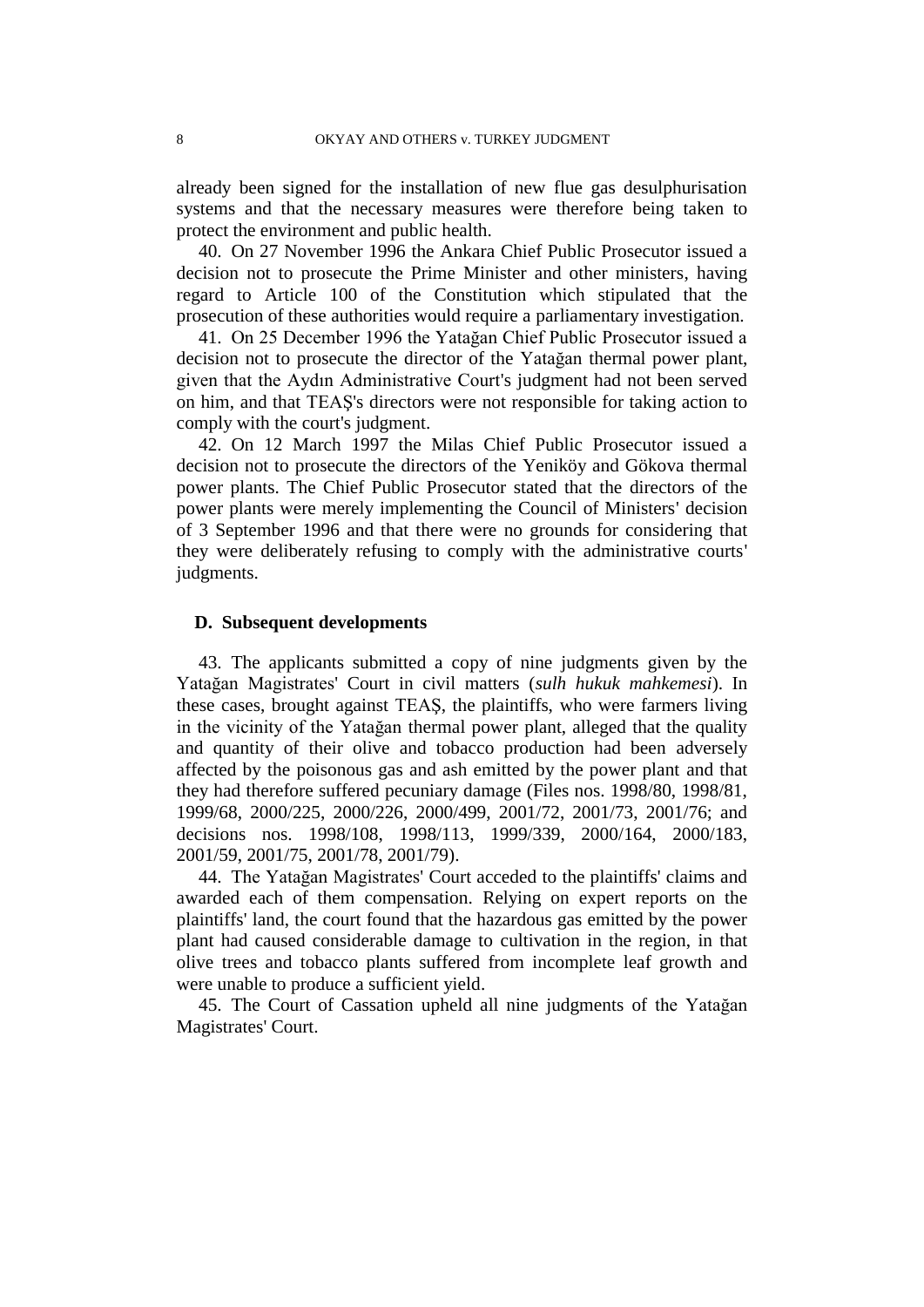## II. RELEVANT LAW

## **A. Domestic law on environmental protection**

#### *1. The Constitution*

#### 46. Article 56 of the Constitution provides:

"Everyone has the right to live in a healthy, balanced environment. It shall be the duty of the State and the citizens to improve and preserve the environment and to prevent environmental pollution. ... The State shall perform this task by utilising and supervising health and social welfare institutions in both the public and private sectors...."

#### *2. The Environment Act*

47. Section 3 of the Environment Act (Law no. 2872), published in the Official Gazette on 11 August 1983, reads:

"The general principles governing environmental protection and the prevention of environmental pollution shall be as follows:

(a) Protecting the environment and preventing environmental pollution are the duty of individuals and legal entities as well as of all citizens, and they are required to comply with the measures to be taken and the principles laid down in reference to these matters..."

## 48. Section 10 provides:

"Establishments and concerns which propose to carry out activities which might cause environmental problems shall draw up an environmental impact report. This report shall concern, *inter alia*, the measures proposed to reduce the detrimental effects of waste materials and the necessary precautions to this end.

The types of project for which such a report shall be required, its content and the principles governing its approval by the relevant authorities shall be determined by regulations."

#### 49. Section 28 reads:

"Whether or not negligence has occurred, a person who pollutes and harms the environment shall be responsible for the damage resulting from that pollution or the deterioration of the environment.

This liability is without prejudice to any liability which may arise under general provisions."

## 50. Section 30 provides:

"Individuals and legal entities that suffer damage from or have information regarding an activity which pollutes or harms the environment may request that the activity be stopped by applying to the administrative authorities."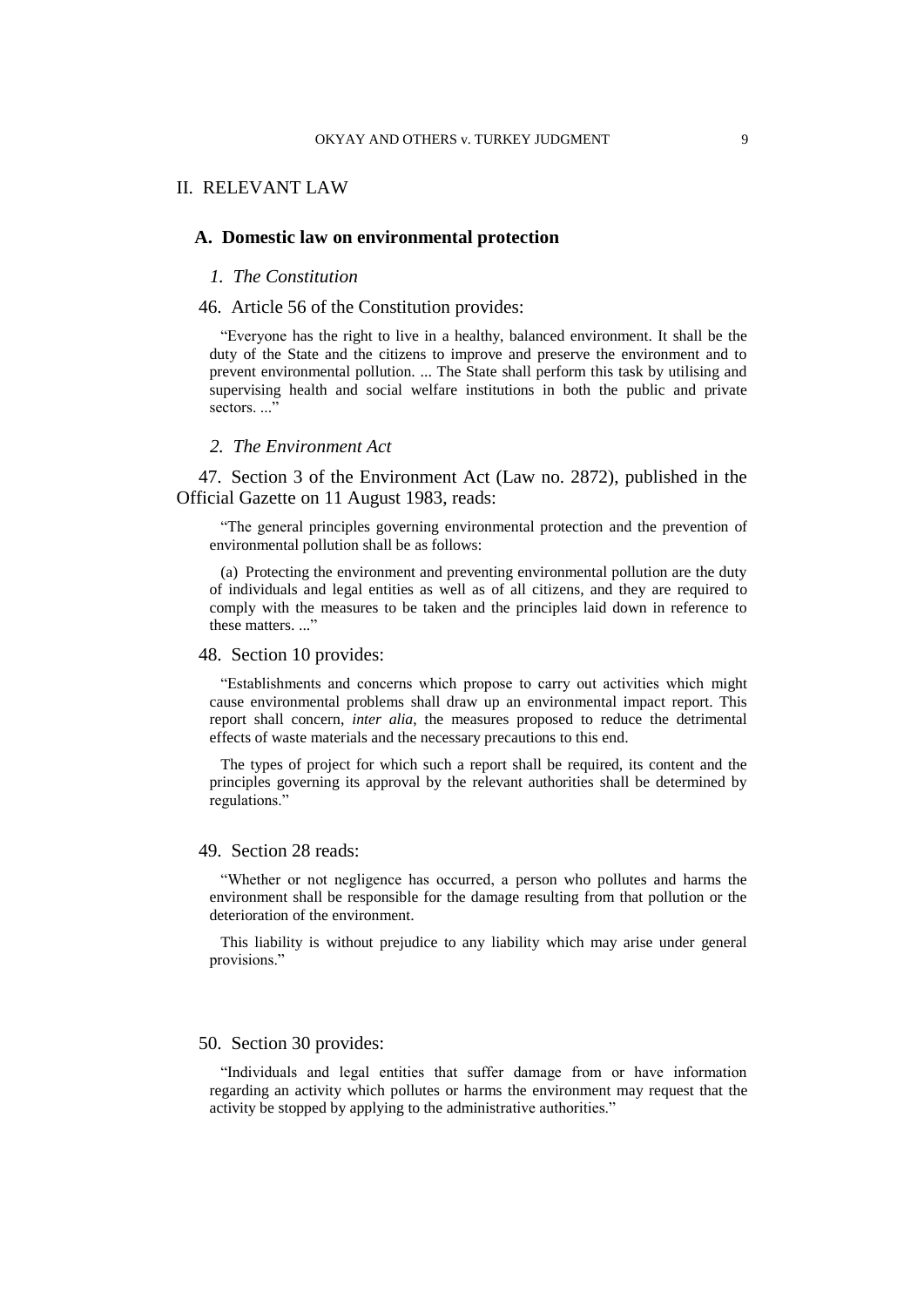#### 10 OKYAY AND OTHERS v. TURKEY JUDGMENT

## **B. Relevant international texts on the right to a healthy environment**

51. In June 1992 the United Nations Conference on Environment and Development, meeting in Rio de Janeiro (Brazil), adopted a declaration ("the Rio Declaration on Environment and Development", A/CONF.151/26 (vol. I)) intended to advance the concept of States' rights and responsibilities with regard to the environment. "Principle 10" of this Declaration provides:

"Environmental issues are best handled with the participation of all concerned citizens, at the relevant level. At the national level, each individual shall have appropriate access to information concerning the environment that is held by public authorities, including information on hazardous materials and activities in their communities, and the opportunity to participate in decision-making processes. States shall facilitate and encourage public awareness and participation by making information widely available. Effective access to judicial and administrative proceedings, including redress and remedy, shall be provided."

52. On 27 June 2003 the Parliamentary Assembly of the Council of Europe adopted Recommendation 1614 (2003) on environment and human rights. The relevant part of this recommendation states:

"9. The Assembly recommends that the Governments of member States:

i. ensure appropriate protection of the life, health, family and private life, physical integrity and private property of persons in accordance with Articles 2, 3 and 8 of the European Convention on Human Rights and by Article 1 of its Additional Protocol, by also taking particular account of the need for environmental protection;

ii. recognise a human right to a healthy, viable and decent environment which includes the objective obligation for States to protect the environment, in national laws, preferably at constitutional level;

iii. safeguard the individual procedural rights to access to information, public participation in decision making and access to justice in environmental matters set out in the Aarhus Convention;

..."

## **C. Filing of an administrative court action**

53. Section 2 of the Administrative Procedure Act (Law no. 2577) provides that anyone whose personal interests have been violated as a result of an unlawful administrative act can bring an action for annulment of that act. An administrative court suit can also be brought on account of a violation of a personal right by an administrative act or action.

54. In its judgment of 2 February 1990 (File no. 1989/430, decision no. 1990/18), the Supreme Administrative Court distinguished a personal interest from a personal right:

<sup>&</sup>quot;... the violation of an interest does not have the same meaning as the violation of a right. It indicates a relation which is serious and reasonable. The interest violated does not necessarily need to be of an economic or pecuniary nature. ..."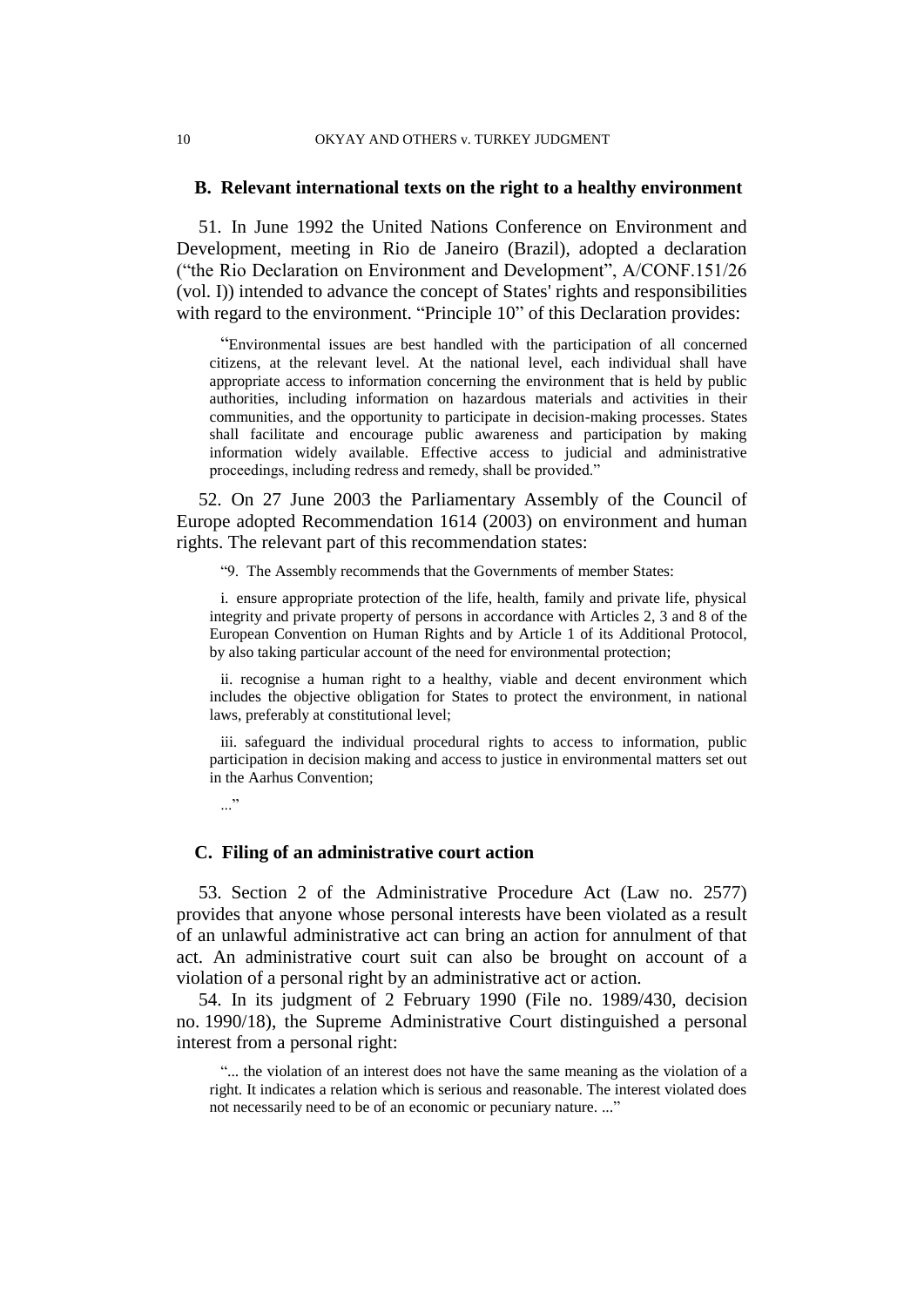#### 55. Section 5(2) of Law no. 2577 reads:

"The filing of an action by a common petition by more than one person requires a common right or interest on the part of the plaintiffs and similarity in respect of the facts and legal reasons."

## 56. Section 10(2) of Law no. 2577 provides:

"[If the administrative authorities] do not respond [to a petition] within sixty days [after its receipt], the request shall be considered to have been rejected."

## **D. Enforcement of court decisions by the authorities**

#### 57. Article 138 § 4 of the Constitution provides:

"The bodies of executive and legislative power and the authorities must comply with court decisions; they cannot in any circumstances modify court decisions or defer enforcement thereof."

#### 58. The relevant parts of section 28 of Law no. 2577 read:

"(1) The authorities shall be obliged to adopt a decision without delay or to take action in accordance with the decisions on the merits or a request for a stay of execution issued by the Supreme Administrative Court, the ordinary or regional administrative courts or the courts dealing with tax disputes. Under no circumstances may the time taken to act exceed thirty days following service of the decision on the authorities.

...

(3) Where the authorities do not adopt a decision or do not act in accordance with a decision by the Supreme Administrative Court, the ordinary or regional administrative courts or the tax courts, a claim for compensation for pecuniary or non-pecuniary damage may be brought before the Supreme Administrative Court and the relevant courts against the authorities.

(4) In the event of deliberate failure on the part of civil servants to enforce judicial decisions within the thirty days [following the decision], compensation proceedings may be brought both against the authorities and against the civil servant who refuses to enforce the decision in question."

#### 59. Section 52(4) of Law no. 2577 provides:

"The setting aside of a judgment gives rise *ipso facto* to a stay of execution of the decision."

## THE LAW

## I. ALLEGED VIOLATION OF ARTICLE 6 § 1 OF THE CONVENTION

60. The applicants alleged that their right to a fair hearing had been breached on account of the national authorities' failure to implement the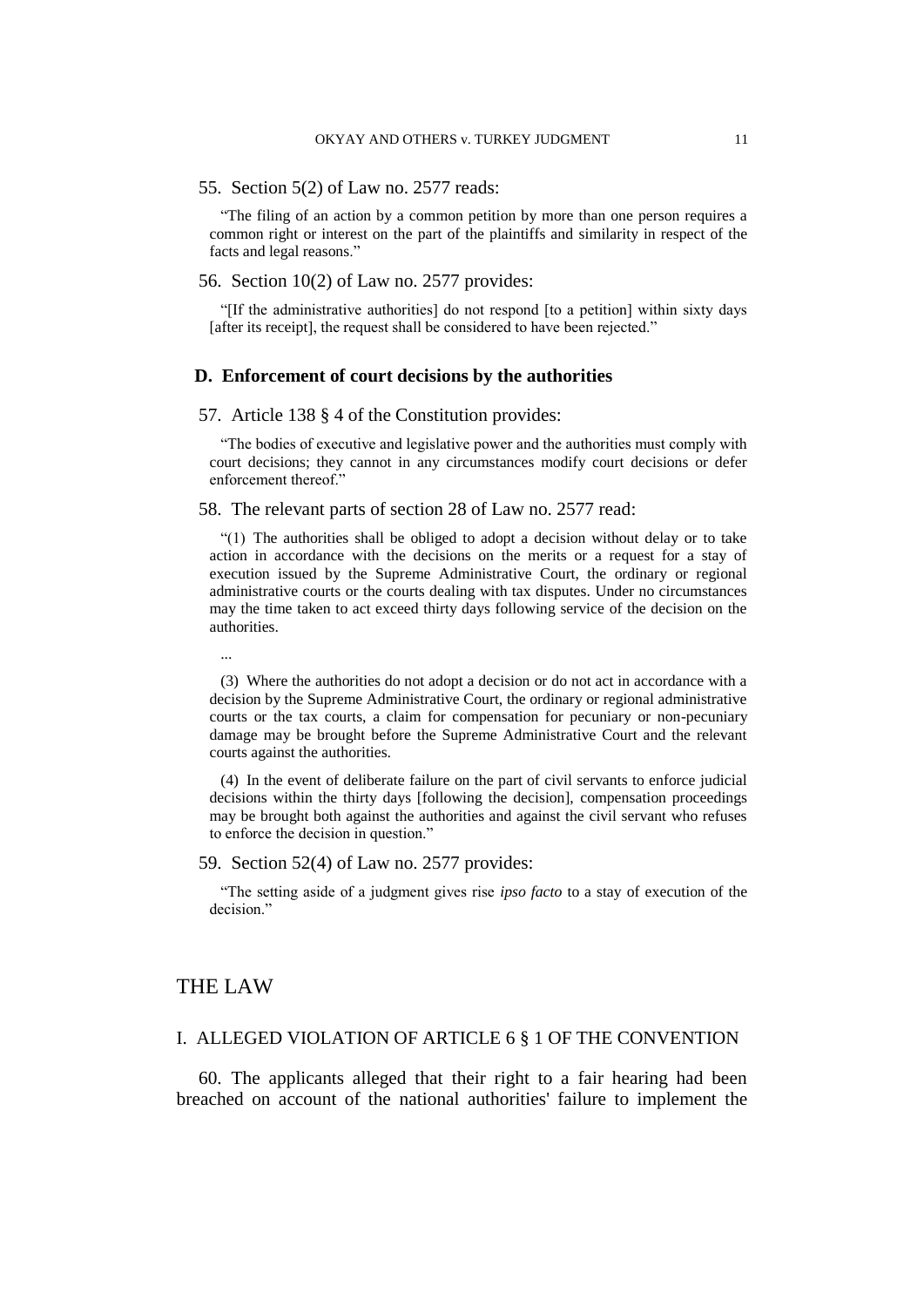administrative courts' judgments. They relied on Article 6 § 1 of the Convention, the relevant part of which reads:

"In the determination of his civil rights and obligations ..., everyone is entitled to a fair ... hearing ... by [a] ... tribunal ..."

## **A. Applicability of Article 6 § 1**

61. The Government argued that Article 6 § 1 was not applicable in the present case. Referring to the Court's considerations in *Balmer-Schafroth and Others v. Switzerland* (judgment of 26 August 1997, *Reports of Judgments and Decisions* 1997-IV, p. 1359, § 40) and *Athanassoglou and Others v. Switzerland* ([GC], no. 27644/95, § 55, ECHR 2000-IV), as well as *Ünver v. Turkey* ((dec.), no. 36209/97, 26 September 2000), they submitted that there was no connection between the impugned power plants' conditions of operation and the alleged infringement of the applicants' civil rights. In particular, the applicants had failed to show that the power plants' operation exposed them personally to a danger which was serious, specific and imminent. On the contrary, the applicants admitted that they had not been personally affected but that they were concerned about their country's environmental problems and wished to live in a healthy environment. Nor had they claimed at any stage of the proceedings that they had suffered any economic or other loss. Accordingly, the result of the proceedings in issue was not directly decisive for any of their civil rights.

62. The Government further noted that under Turkish law only those whose "rights" had been violated could claim to be victims, whereas in the instant case the applicants merely alleged a violation of their "interests" before the domestic courts. With reference to the Supreme Administrative Court's jurisprudence on the subject, the Government pointed out that the concept of "victim" entailed a violation of a right (see paragraph 54 above) and not that of an interest. Accordingly, although the applicants were entitled to bring an action to set aside an administrative act violating their interests, this did not in itself qualify them as victims (see paragraph 53 above). Thus, in the absence of a right at stake, the applicants' complaints did not concern "civil rights and obligations" within the meaning of Article 6 § 1 of the Convention.

63. The applicants disputed the Government's submissions and argued that they had been concerned for the protection of the environment in the Aegean region of Turkey, where they lived. They also contended that the Government's failure to implement the domestic courts' decisions had caused them emotional suffering and contravened the principle of the rule of law.

64. The Court reiterates that, for Article 6  $\S$  1 in its "civil" limb to be applicable, there must be a dispute ("*contestation*" in the French text) over a "civil right" which can be said, at least on arguable grounds, to be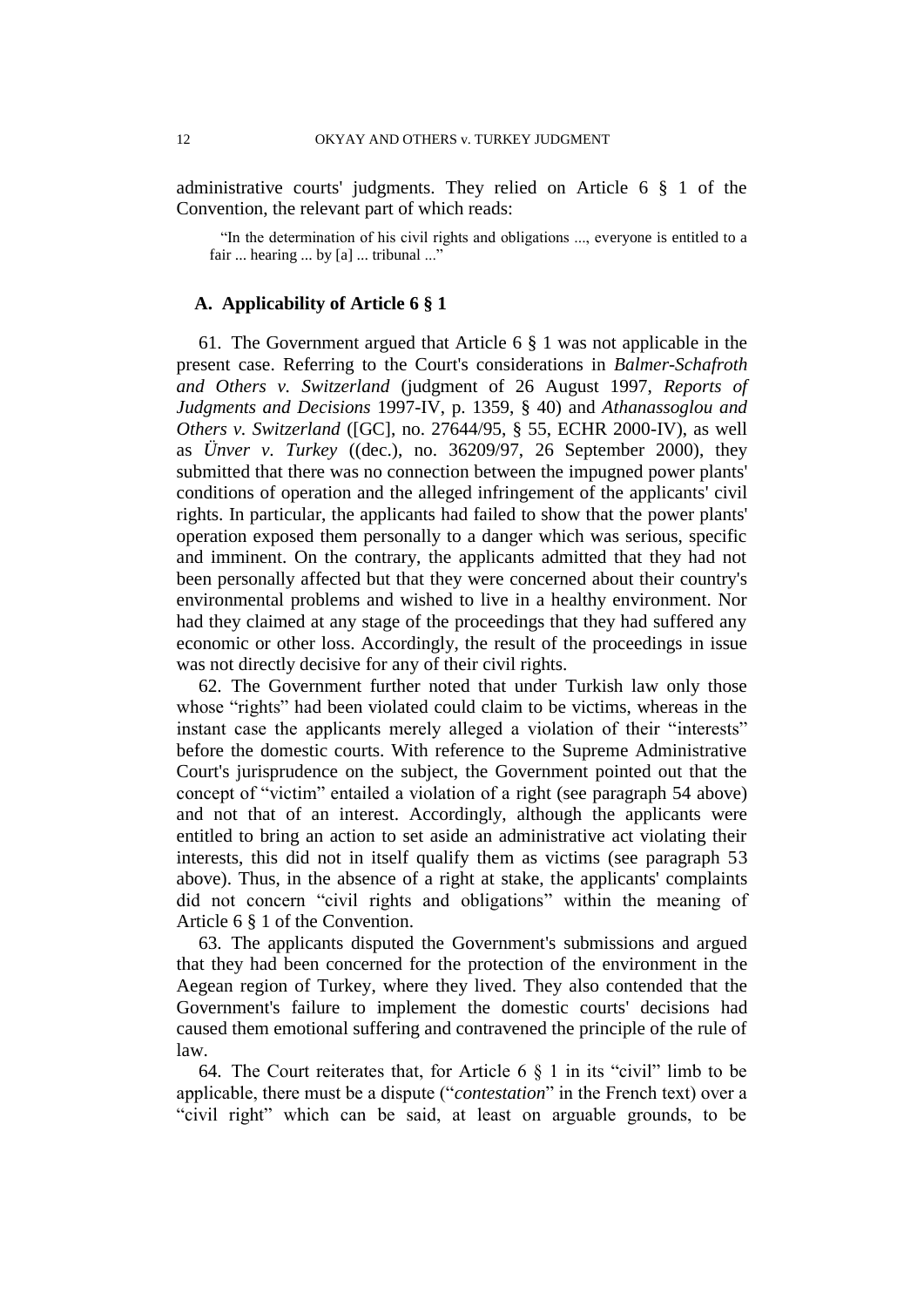recognised under domestic law. The dispute must be genuine and serious; it may relate not only to the actual existence of a right but also to its scope and the manner of its exercise. The outcome of the proceedings must be directly decisive for the right in question; tenuous connections or remote consequences are not sufficient to bring Article 6 § 1 into play (see, among other authorities, *Taşkın and Others v. Turkey*, no. 46117/99, § 130, ECHR 2004-X; *Balmer-Schafroth and Others*, cited above, p. 1357, § 32; and *Athanassoglou and Others*, cited above, § 43).

65. The Court notes that it is clear from the applications lodged by the applicants with the administrative authorities and the proceedings before the domestic courts that the applicants challenged the operation of the three thermal power plants on account of the damage they had caused to the environment and the risks they posed for the life and health of the Aegean region's population, to which they belonged. While the applicants did not claim to have suffered any economic or other loss, they relied on their constitutional right to live in a healthy and balanced environment (see paragraph 14 above). Such a right is recognised in Turkish law, as is clear from the provisions of Article 56 of the Constitution (see paragraph 46 above) and has been acknowledged by the decisions of the administrative courts. Having regard to the foregoing, the Court is satisfied that the applicants could arguably claim that they were entitled under Turkish law to protection against damage to the environment caused by the power plants' hazardous activities. It follows that there existed a genuine and serious "dispute".

66. It therefore remains to be determined whether the right in issue was a "civil right". In this connection, the Court notes that the environmental pollution caused by the Gökova, Yeniköy and Yatağan thermal power plants through the emission of hazardous gas and ash, and the risk involved for public health, were established by the Aydın Administrative Court on the basis of an expert report. It appears from the findings of the Administrative Court that the hazardous gas emitted by the power plants might extend over an area measuring 2,350 kilometres in diameter (see paragraph 22 above). That distance covers the area in which the applicants live and brings into play their right to the protection of their physical integrity, despite the fact that the risk which they run is not as serious, specific and imminent as that run by those living in the immediate vicinity of the plants.

67. Be that as it may, it is to be noted that the applicants, as individuals entitled to live in a healthy and balanced environment and duty bound to protect the environment and prevent environmental pollution (see paragraphs 46 and 47 above), had standing under Turkish law to ask the administrative courts to issue injunctions for the suspension of the power plants' environmentally hazardous activities, and to set aside the administrative authorities' decision to continue to operate them (see paragraphs 22 and 53 above). In addition, the judgments delivered by the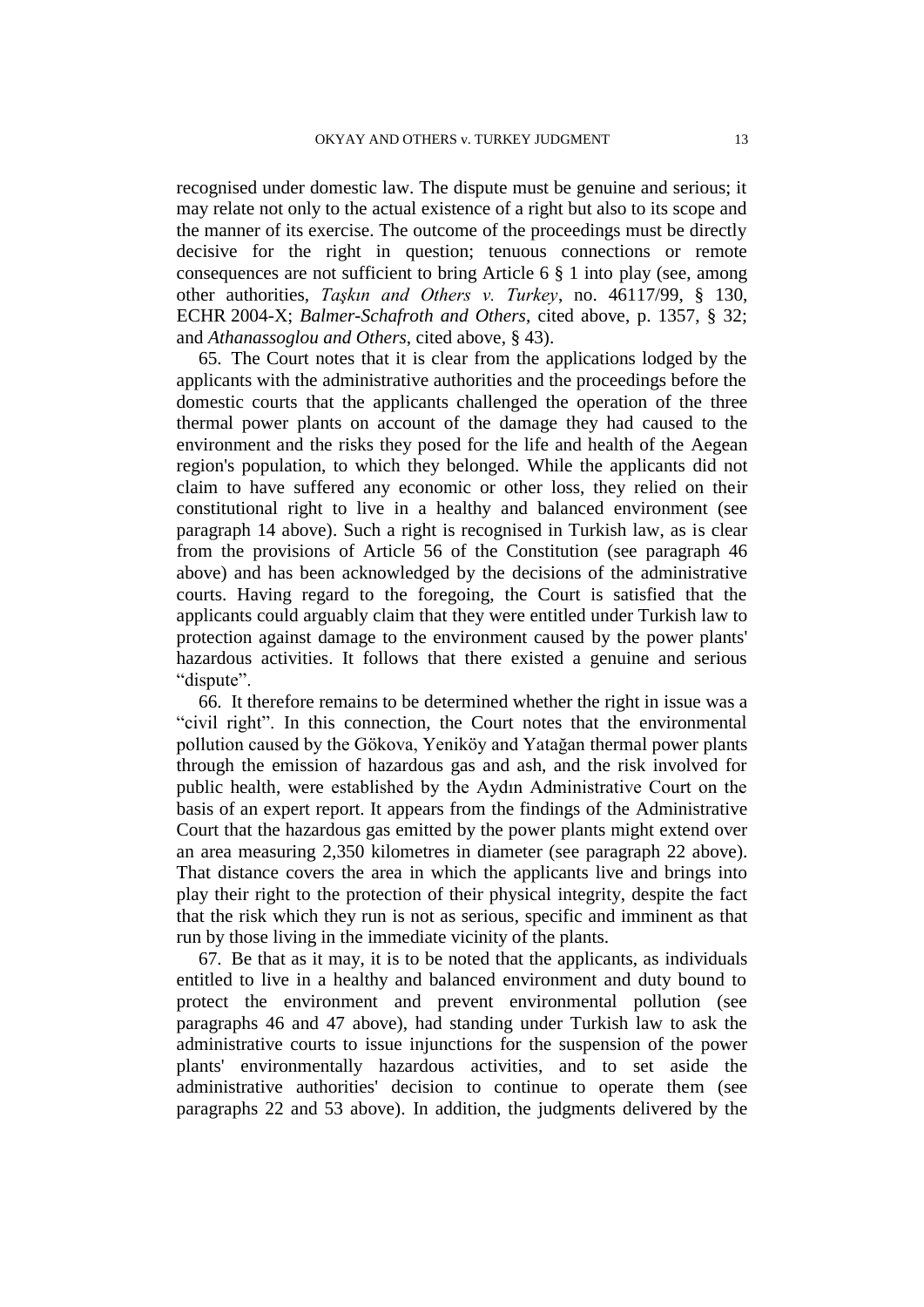administrative courts were favourable to the applicants and any administrative decision to refuse to enforce these judgments or to circumvent them paved the way for compensation (see paragraphs 57 and 58 above and *Taşkın and Others*, cited above, § 133). Accordingly, the outcome of the proceedings before the administrative courts, taken as a whole, may be considered to relate to the applicants' civil rights.

68. That being so, the Court notes that the concept of a "civil right" under Article 6 § 1 cannot be construed as limiting an enforceable right in domestic law within the meaning of Article 53 of the Convention. It is in this respect that the present case differs from the authorities relied on by the Government, notably *Balmer-Schafroth and Others* and *Athanassoglou and Others*, cited above, where the applicants had been unable to secure a ruling by a tribunal on their objections to the extension of the operating permits of nuclear power plants, and *Ünver*, cited above, where the right relied on by the applicant was a procedural right under administrative law and was not related to the defence of any specific right which he may have had under domestic law.

69. In sum, Article 6 of the Convention is applicable in the instant case.

## **B. Compliance with Article 6 § 1**

70. The Government asserted that the administrative authorities had obtained all the necessary licences for the power plants subsequent to the decisions by the administrative courts and, accordingly, had not failed to enforce the decisions in question.

71. The applicants challenged the Government's assertions and contended that the non-enforcement of the administrative courts' decisions was incompatible with the rule of law and contravened the requirements of Article 6 § 1 of the Convention. They also noted that the power plants still posed a threat to the environment and public health, as demonstrated by the recent judgments given by the administrative courts (see paragraphs 43-45 above).

72. The Court reiterates that the execution of a judgment given by a court is to be regarded as an integral part of the "trial" for the purposes of Article 6 of the Convention (see *Hornsby v. Greece*, judgment of 19 March 1997, *Reports* 1997-II, pp. 511-12, § 40). The right of access to a court guaranteed under that Article would be rendered illusory if a Contracting State's legal system allowed a final binding judicial decision or an interlocutory order made pending the outcome of a final decision to remain inoperative to the detriment of one party. This principle is of even greater importance in the context of administrative proceedings concerning a dispute whose outcome is decisive for a litigant's civil rights (ibid*.*).

73. The Court notes that the administrative authorities failed to comply with the Aydın Administrative Court's interlocutory order of 20 June 1996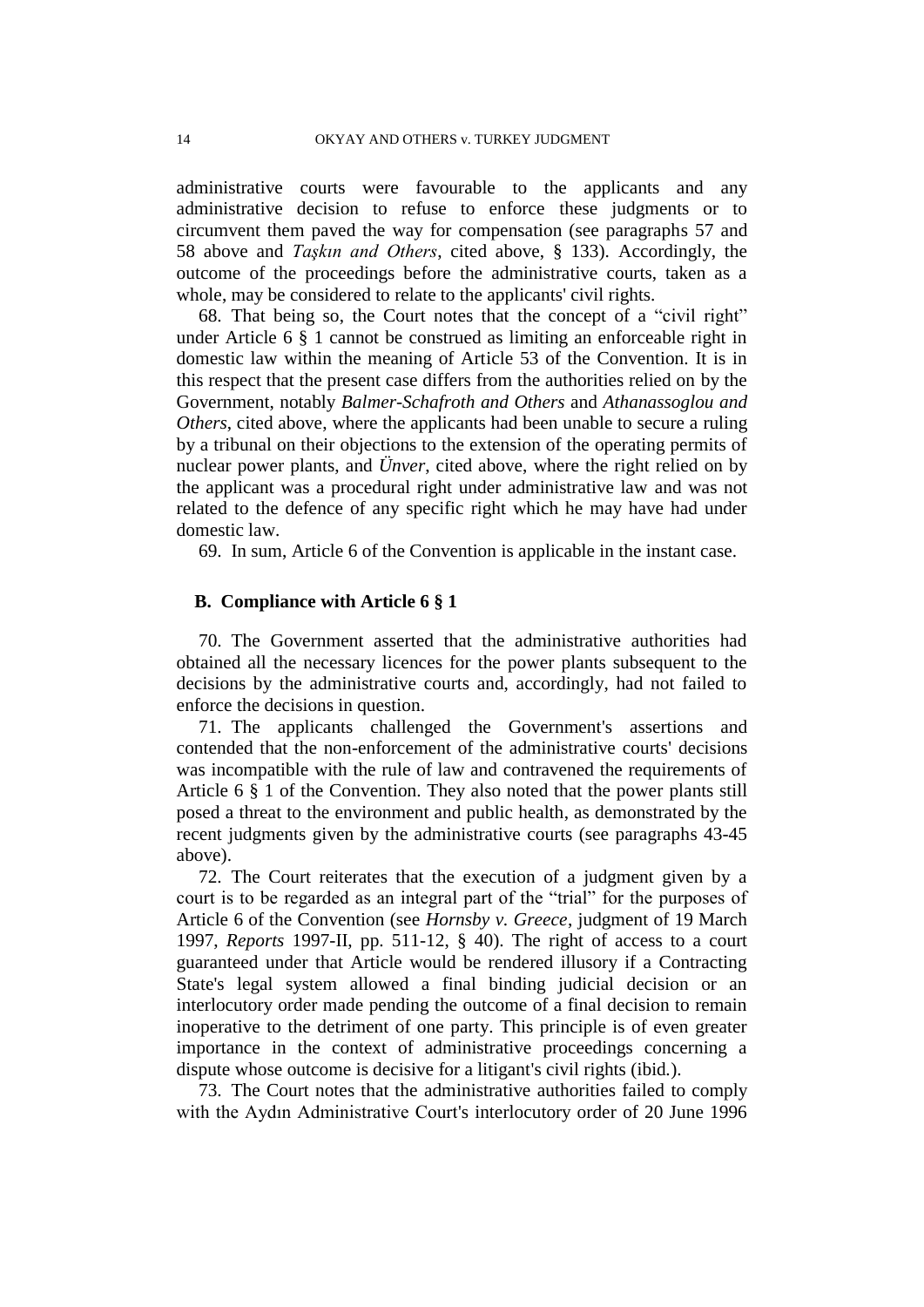suspending the activities of the three thermal power plants (see paragraph 17 above). Furthermore, the decisions of the Supreme Administrative Court upholding the Aydın Administrative Court's judgments of 30 December 1996 were not enforced within the prescribed time-limits. On the contrary, by a decision of 3 September 1996, the Council of Ministers decided that the three thermal power plants should continue to operate despite the administrative courts' judgments. This latter decision had no legal basis and was obviously unlawful under domestic law (see paragraph 57 above). It was tantamount to circumventing the judicial decisions. In the Court's opinion, such a situation adversely affects the principle of a law-based State, founded on the rule of law and the principle of legal certainty (see *Taşkın and Others*, cited above, § 136).

74. In the light of the foregoing, the Court considers that the national authorities failed to comply in practice and within a reasonable time with the judgments rendered by the Aydın Administrative Court on 30 December 1996 and subsequently upheld by the Supreme Administrative Court on 3 and 6 June 1998, thus depriving Article 6 § 1 of any useful effect.

75. There has therefore been a violation of Article 6 § 1 of the Convention.

# II. APPLICATION OF ARTICLE 41 OF THE CONVENTION

76. Article 41 of the Convention provides:

"If the Court finds that there has been a violation of the Convention or the Protocols thereto, and if the internal law of the High Contracting Party concerned allows only partial reparation to be made, the Court shall, if necessary, afford just satisfaction to the injured party."

77. The applicants did not claim compensation for either pecuniary damage or for costs and expenses. However, they claimed compensation for non-pecuniary damage in respect of the emotional suffering and distress caused by the non-enforcement of the administrative courts' decisions. They left the sum to be awarded to the discretion of the Court.

78. The Government did not comment on the applicants' claims.

79. The Court considers that the applicants must have suffered distress on account of the authorities' failure to comply with the administrative courts' judgments. The applicants, who had already been involved in complex proceedings to obtain favourable decisions from the administrative courts, were compelled to pursue further proceedings in order to ensure that the authorities would comply with those decisions, in violation of the fundamental principles of a State governed by the rule of law (see *Taşkın and Others*, cited above, § 144). While it is difficult to assess damage of this sort, the distress suffered by the applicants cannot be compensated by the mere finding of a violation. Accordingly, making its assessment on an equitable basis, the Court awards each applicant the sum of 1,000 euros.